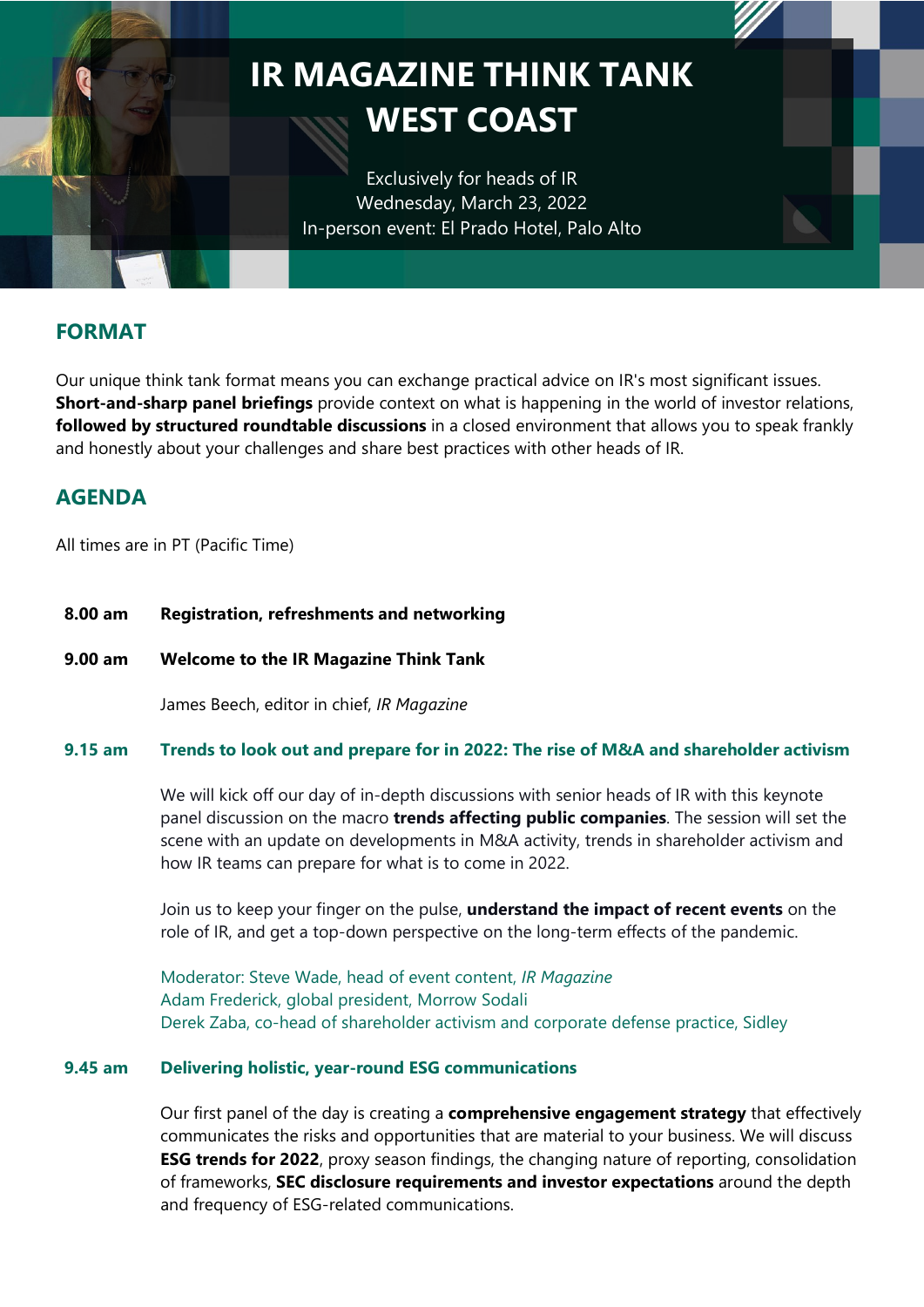Exclusively for heads of IR Wednesday, March 23, 2022 In-person event: El Prado Hotel, Palo Alto

Moderator: Steve Wade, head of event content, *IR Magazine* Katrina Rymill, SVP of corporate finance and sustainability, Equinix Chad Spitler, CEO and founder, Third Economy Sam Wallace, analyst, sector lead, technology and communications, Value Reporting Foundation

#### **10.15 am Roundtables: Discuss team structure and ESG best practices with heads of IR**

It can be challenging to keep on top of ESG alongside existing IR responsibilities. We'll discuss the **options for supporting and resourcing the IR team** and strategies to deliver a concise ESG story that **communicates long-term value creation** to investors and wider stakeholders.

#### **10.45 am Coffee break**

#### **11.00 am Targeting the right investors in a post-pandemic world**

This panel will **discuss innovative and new ways** of targeting potential investors as the world adjusts to another new normal. What are the best tools and resources available to identify and **attract the right investors?** What opportunities created by the pandemic can help '**globalize' your shareholder base**?

We'll explore new ways to **secure additional sell-side coverage**, weigh up the pros and cons of paid analyst coverage, social media, cold calling and digital strategies, and any **new corporate access trends** to be aware of in 2022.

Moderator: Steve Wade, head of event content, *IR Magazine* Peter Salkowski, vice president of investor relations, Fortinet Greg Secord, vice president of investor relations, Open Text Corporation Lance Spacek, head of corporate access, Wells Fargo

#### **11.30 am Roundtables: Managing sell-side dynamics and buy-side corporate access teams**

During these structured roundtables, heads of IR will share practical tips that have helped improve the **effectiveness of their targeting process** in the past 12 months. We'll discuss ways to manage the **changing sell-side dynamics,** work better with buy-side corporate access teams, and the nuances of going on the road in new markets.

#### **12.00 pm Investor messaging, next-gen IR meetings and digital strategies: Engaging institutional and retail investors**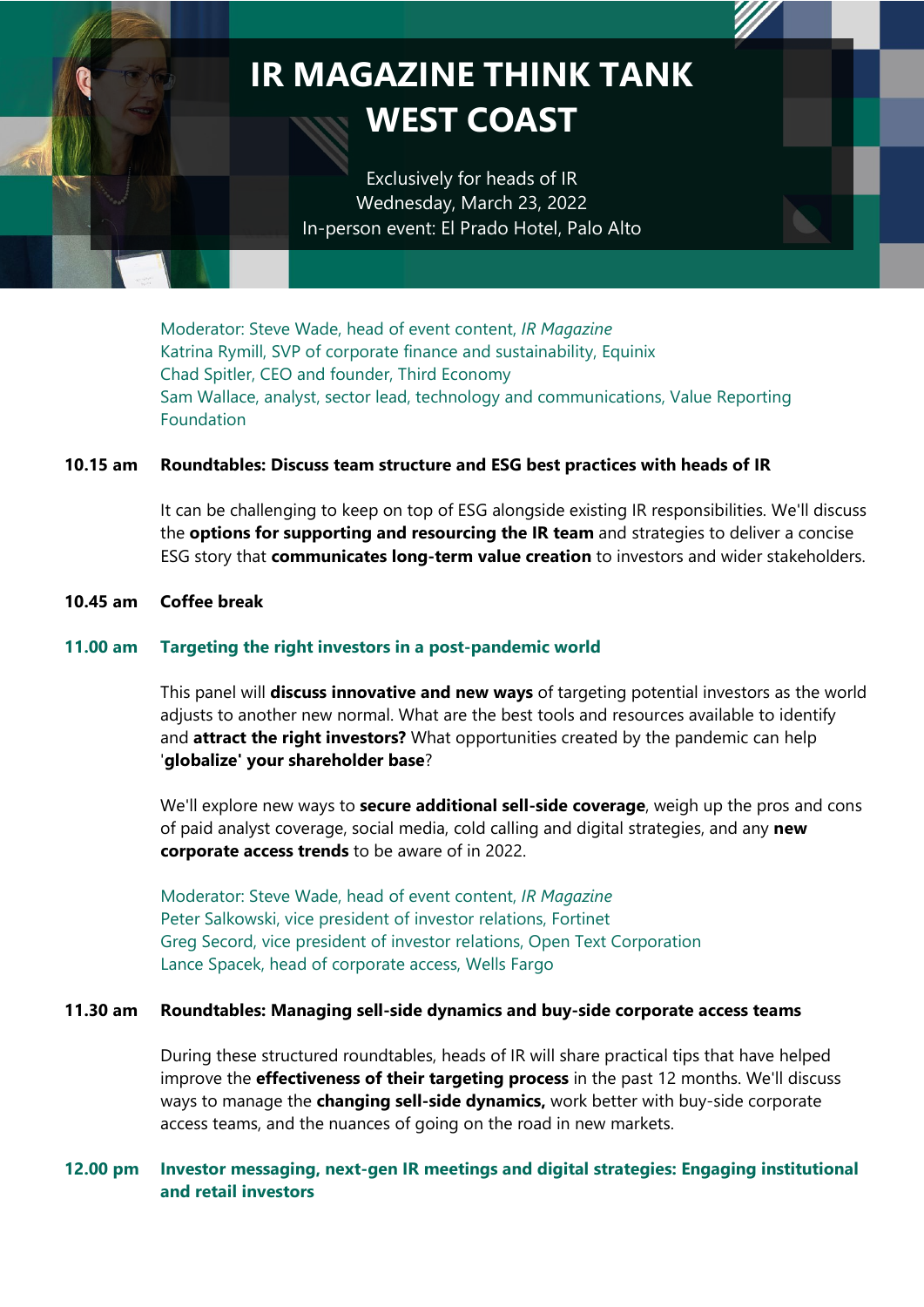Exclusively for heads of IR Wednesday, March 23, 2022 In-person event: El Prado Hotel, Palo Alto

In another forward-planning session, we will explore how IR marketing calendars are evolving, how to **approach specific investor touch-points** and make every meeting matter.

We'll talk through investor sentiment around in-person vs virtual events, the optimal blend of formats for various IR engagements and how to **create impactful investor days**. We'll also explore **top tips to maximize the use of management's time**, best practice shareholder communication strategies, concise messaging, which medium delivers that message best, **frequency of communications** and where IR fits into social media marketing and monitoring.

Get data-driven insight into how IR teams approach investor engagement in a post-pandemic era. We'll also cover how to **manage inbound retail investor questions** and shape a strategic narrative for investors and analysts.

Moderator: Steve Wade, head of event content, *IR Magazine* Seth Frank, vice president of investor relations, Evolent Health Victoria Hyde-Dunn, vice president of investor relations, Informatica Linda Pazin, director of strategic communications, Sempra Rachael Zahn, vice president of marketing and partnerships, Investis Digital

#### **12.45 pm Lunch**

#### **1.45 pm Roundtables: Compare company strategies for hybrid meetings and investor messaging**

We will be using the interactive format to talk through how IR teams are approaching their marketing activities and how you can **prepare for the transition** back to in-person meetings while making the most of virtual interactions. We'll discuss **lessons learned, challenges faced,** picking up on non-verbal communication/body language and turning virtual meeting data into actions. Attendees can take inspiration from the companies leading the way with new tech and digital methods.

#### **2.15 pm The evolving strategic importance of an IRO and a well-structured team in 2022**

As companies are figuring out the right balance between the **efficiency of remote working**  and the **value of face-to-face**, it is crucial to discuss the expectations and **skills required of IROs** going forward. We'll explore how the culture of IR is fundamentally changing, new career pathways that are emerging, **how to run an IR team,** what CFOs expect from IR teams, how to manage up and **coach your c-suite**, and emerging best practices.

Moderator: James Beech, editor in chief, *IR Magazine* Friederike Edelmann, vice president of investor relations, Central Garden & Pet Joon Huh, vice president of finance, IR and treasury, Freshworks